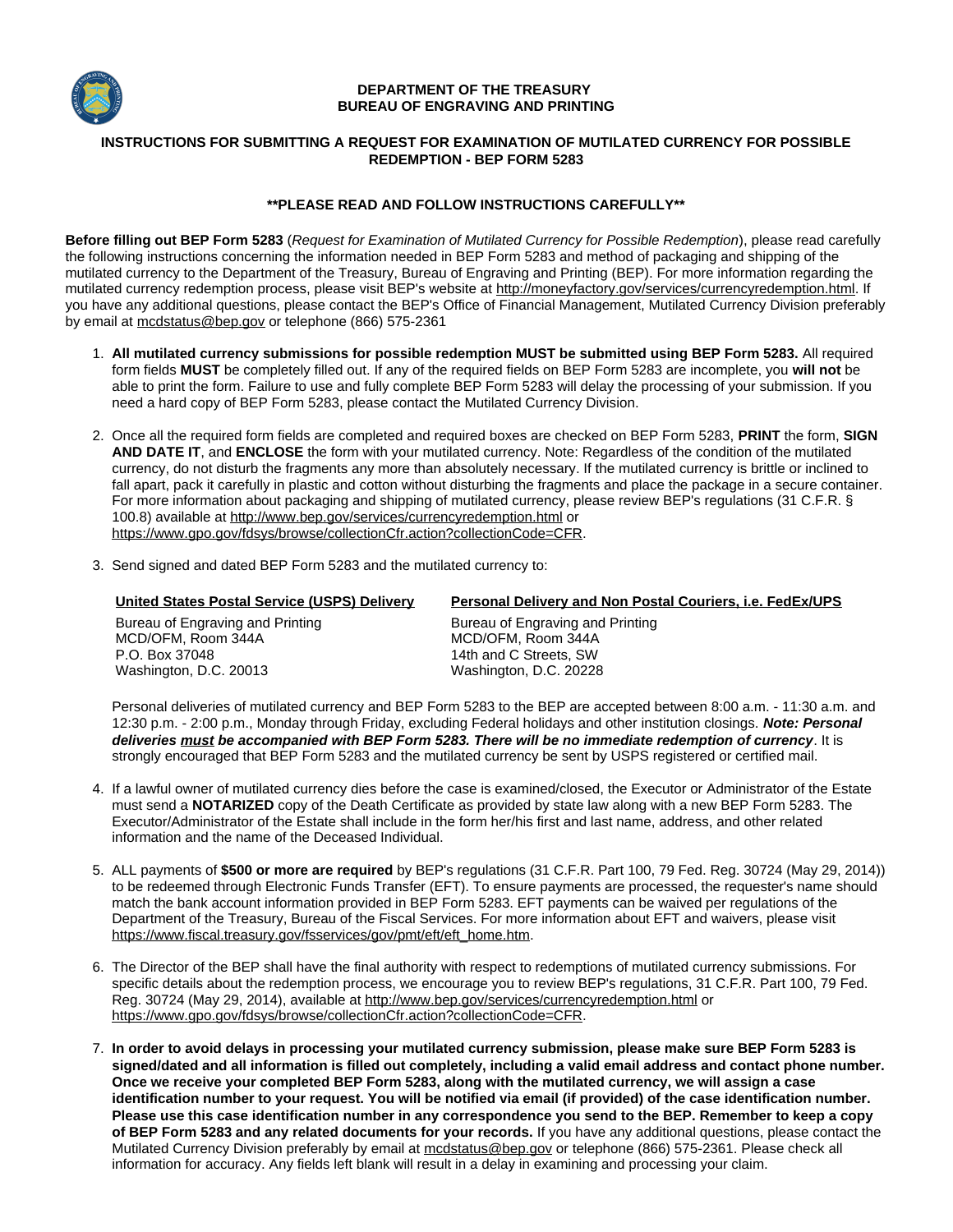

# **REQUEST FOR EXAMINATION OF MUTILATED CURRENCY FOR POSSIBLE REDEMPTION**

| <b>Submitter Type:</b>                                  | Individual           | <b>Example Completed Form</b> |
|---------------------------------------------------------|----------------------|-------------------------------|
| <b>Submitter Name:</b>                                  | Jane Doe             |                               |
| <b>Executor/Administrator (Deceased</b><br>Individual): | O                    |                               |
| <b>Deceased Full Legal Name</b>                         |                      |                               |
| <b>Address Line 1:</b>                                  | 2001 Example Road    |                               |
| <b>Address Line 2:</b>                                  |                      |                               |
| <b>Address Line 3:</b>                                  |                      |                               |
| City:                                                   | City                 |                               |
| <b>State/ US Territory/ Province:</b>                   | DC                   |                               |
| Zip:                                                    | 33333                |                               |
| Country:                                                | <b>United States</b> |                               |
| Phone:                                                  | 555-555-5555         |                               |
| Email:                                                  | janedoe@example.com  |                               |
| <b>Estimated Total Amount of Currency:</b>              | \$1111.11            |                               |
| <b>Bank Information</b>                                 |                      |                               |
| <b>Bank Name:</b>                                       | MONEYBANK N.A.       |                               |
| <b>Routing Number:</b>                                  | 123456789            |                               |
| <b>Account Number:</b>                                  | 1234                 |                               |
|                                                         |                      |                               |

**Description of Mutilated Currency Remnants: (Please describe in 200 characters or less how the currency came to be mutilated. If possible, include time frames. For example: On February 14, 2005, my home caught on fire and the money was partially burned.)**

**Currency got damaged because of water leakage in the basement.**